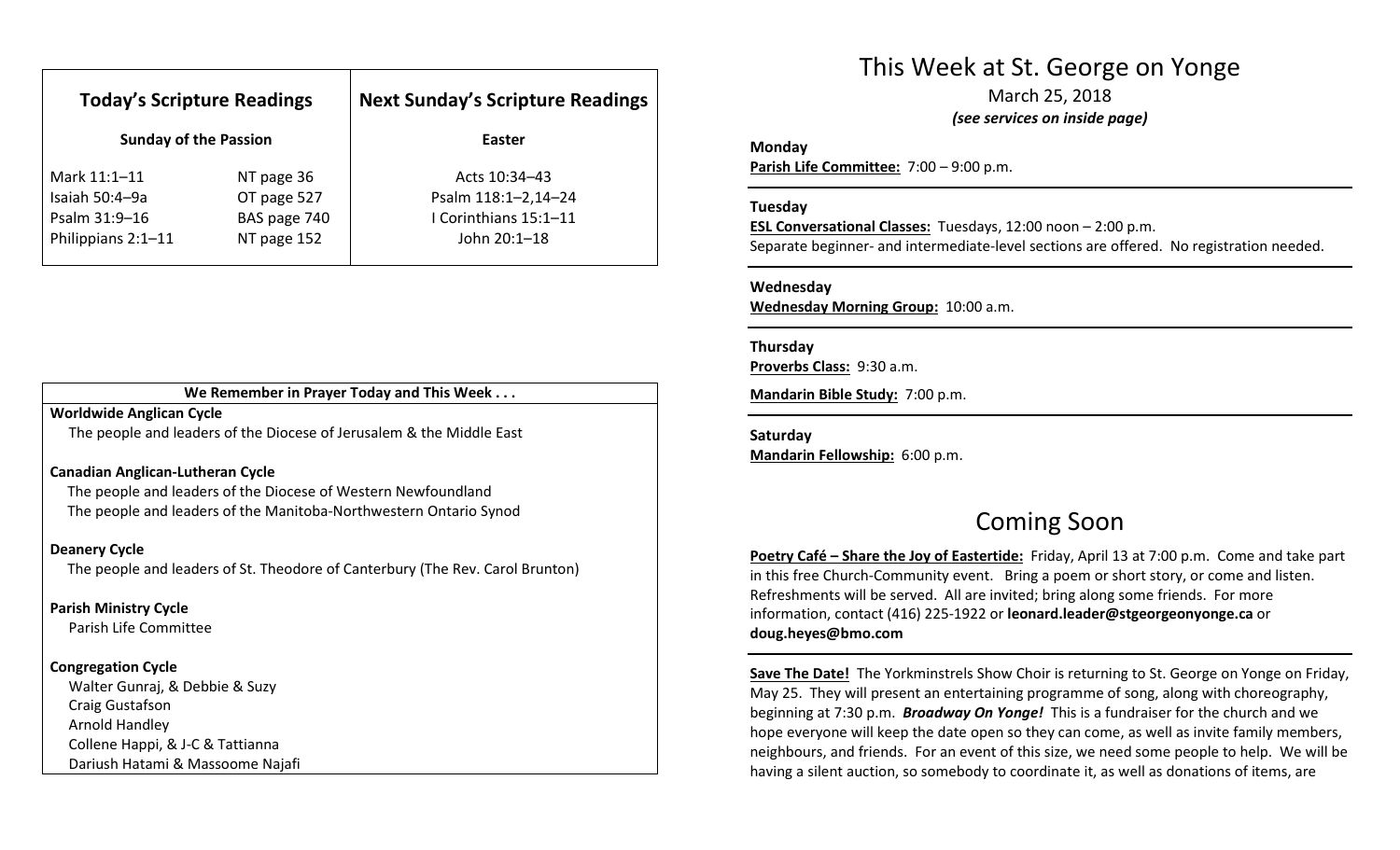needed. We also need people to greet and usher, help with set up, and assist with ticket sales and promotion. As well, we are looking for someone with graphic design skills. If you are able to help in any way, please contact Lorraine Baillie (lbaillie@rogers.com).

# Parish Announcements

Canonical Status of St. George on Yonge: The appointments of the Administrator and the Assistant Administrators are still in place. Once Bishop Robertson and the Secretary of Synod have the names of those who will form the new corporation (Rector's Warden and People's Warden) and the Treasurer, there will be a request to Diocesan Council to recall the appointment of the Administrator and the Assistant Administrators. It is anticipated that this will happen in March and become effective April 1, 2018. The soonest this could become effective would be March 22, 2018 – the date of Diocesan Council.

The Altar Guild will Decorate our Church for Easter season. If you wish to contribute for the purchase of lilies, please complete the "Altar Flower Request Form" (which is available from the Ushers) and place on the offertory plate in an envelope with a donation **today**. Thank you.

DVRR needs your help! The Don Valley Refugee Resettlers is getting ready to welcome a family of four from Eritrea. They will likely be arriving this month. We need some hands-on helpers to get the family settled and items to furnish an apartment; a list is below. We ask that all items be *either new or gently used*. Talk to Aili Maki, Max Wynter, or Chip Barkel for more information.

| <b>Big Stuff</b> |                                                     | <b>Small Stuff</b>                                                                                                  |  |
|------------------|-----------------------------------------------------|---------------------------------------------------------------------------------------------------------------------|--|
|                  | 1 double bed with                                   | Curtains                                                                                                            |  |
|                  | mattress                                            | 2 Twin sized comforters<br>٠                                                                                        |  |
| $\bullet$        | 2 twin beds with                                    | A living-room set (sofa & arm-chair)                                                                                |  |
|                  | $matterses - ideally$ the                           | Frying pans                                                                                                         |  |
|                  | twin beds could be                                  | Roasting pans                                                                                                       |  |
|                  | converted to bunk beds                              | Cookie sheets<br>٠                                                                                                  |  |
|                  | later                                               | Shower curtain<br>٠                                                                                                 |  |
|                  | 1 Dresser                                           | Brush, dustpan, mop, bucket                                                                                         |  |
|                  | 2 forward-facing car                                | Cold weather clothing for a boy 6, a girl 3, and 2 adults                                                           |  |
|                  | seats suitable for a 3 year<br>old and a 6 year old | AND children's toys and books, rugs, juice pitcher,<br>٠<br>creamer, sugar bowl, mixing bowls, cutting board, whisk |  |

### Holy Week & Easter at St. George on Yonge

| Monday, March 26<br>7:30 p.m.               | <b>Monday in Holy Week</b><br><b>Communion Service</b>                                                                                               |  |
|---------------------------------------------|------------------------------------------------------------------------------------------------------------------------------------------------------|--|
| Tuesday, March 27<br>7:30 p.m.              | <b>Tuesday in Holy Week</b><br><b>Communion Service</b><br>with anointing prayers for healing                                                        |  |
| 12:00 noon<br>7:30 p.m.                     | Wednesday, March 28 Wednesday in Holy Week<br>Communion with Reflection on the Way of the Cross<br>Communion with Reflection on the Way of the Cross |  |
| Thursday, March 29<br>7:30 p.m.             | <b>Maundy Thursday</b><br>Communion with washing of the feet &<br>solemn stripping of the Sanctuary                                                  |  |
| Friday, March 30<br>9:30 a.m.<br>11:00 a.m. | <b>Good Friday</b><br>Family service remembering the death of Jesus<br>Solemn service of the Passion<br>with "Stations of the Cross"                 |  |
| Saturday, March 31<br>8:00 p.m.             | <b>Holy Saturday</b><br>Great Vigil of Easter with renewal of<br>baptismal promises & 1st Eucharist of Easter                                        |  |
| Sunday, April 1<br>8:00 a.m.<br>10:30 a.m.  | <b>Easter Sunday</b><br>Communion celebrating the resurrection<br>Sung Communion celebrating the resurrection<br>with children's ministry            |  |
| Wednesday, April 4<br>12:00 noon            | <b>Easter Wednesday</b><br>Seniors' Communion celebrating the resurrection                                                                           |  |